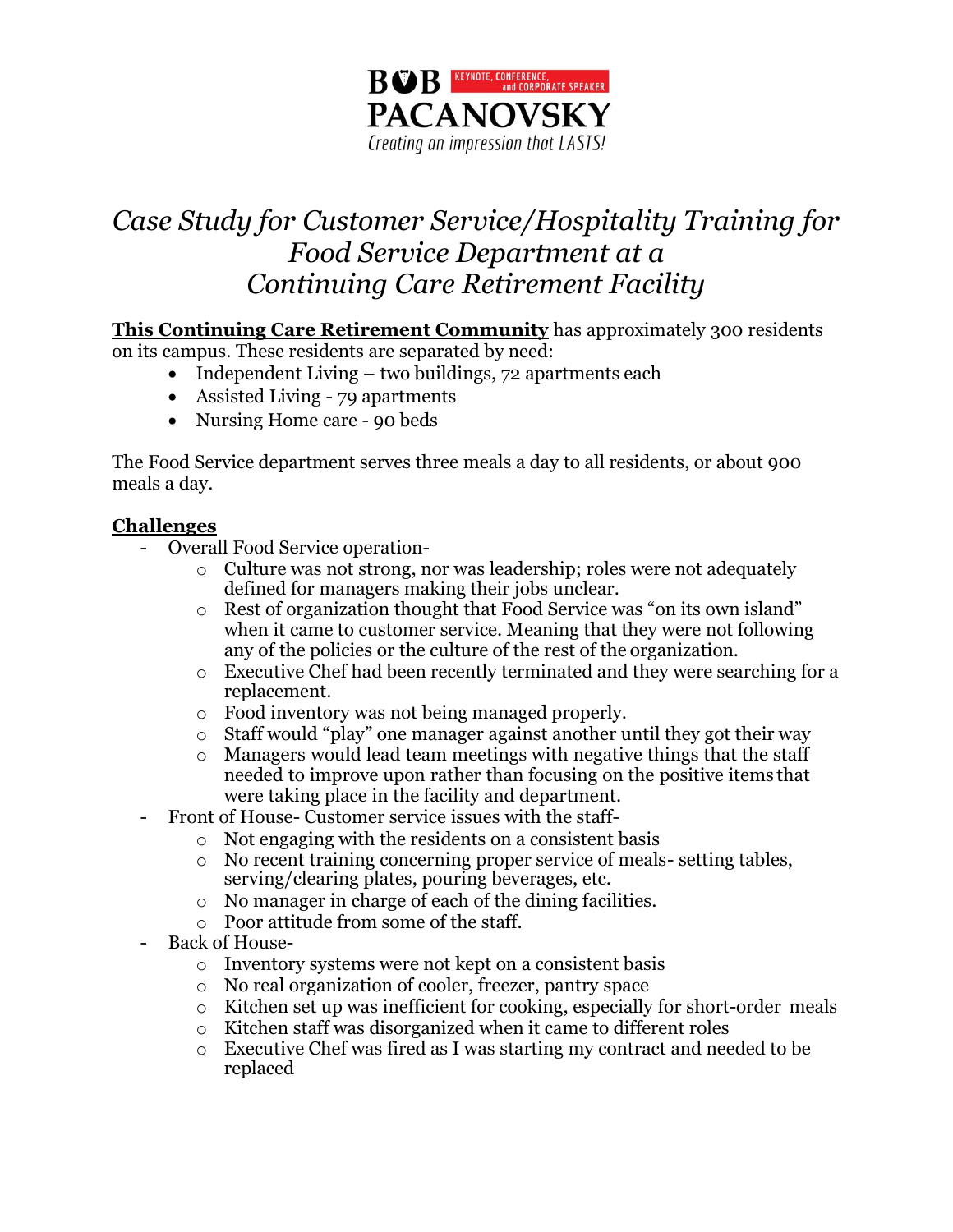

Time frame for Consulting and Training – short term contract (3-6 months)

## **Objective**

- Create a plan of action to move the food service staff to understand and deliver the "\_\_\_\_\_\_\_\_\_\_\_\_Way" in terms of customer service, food quality and interaction with other team members and associates at \_\_\_\_\_\_\_\_\_\_.

### **Process**

- Mystery Shopping the Dining Facilities
- Wanted to create a different perception of the department and recommended that the Dining Facilities change their name of each of their four food service facilities to Restaurants. And it was recommended that they be named the Restaurants. This was done to change the mentality and mindset for the residents. Going to a restaurant has a much different connotation/perception than going to the dining hall.
- Meeting with Management of Food Service to review what they were currently doing for front of house, back of house and kitchen operations.
- Reviewing all staff training and implementing new training to focus on culture, core values and developing a Mantra for the team
- Training staff to work better with each other as well as with other departments this CCRC facility by focusing on teamwork and attitude
- Training Front of House Staff on proper service to use every day, for every meal.
- Creating a plan of action for both Front of House and Back of House staffson what tasks to focus on for each shift
- Training both the staffs and management team on delivering the Black Tie Customer Experience- focusing on the culture of the Food Service department, as well as putting plans in place a culture where the staff focuses on working with the residents and their guests to deliver a positive and memorable experience.

## **Management Team Deliverables**

Restructuring of jobs for both Front of House and Back of House employees. Assisting with job descriptions for all employees & revising systems and policies for both staff training, inventory management, cooking of meals.

- *Challenge* Customer service for all dining halls was inconsistent and average; there was no formal training program in place for all Front of House/Wait staff personnel.
- **Solution-** Implemented a formal dining training program to increase the level of service in all the restaurants. This step by step training was given to all Front of House (Wait staff) and their managers. It was a program that took the participants through the entire process of the dining experience- from setting tables, to dinner service and clearing, to pouring beverages, etc. Also implemented was a system to provide greater efficiencies for the flow of the plate up of all the meals. This training program was an interactive, hands-on training where all employees had the opportunity to learn and practice these new skills.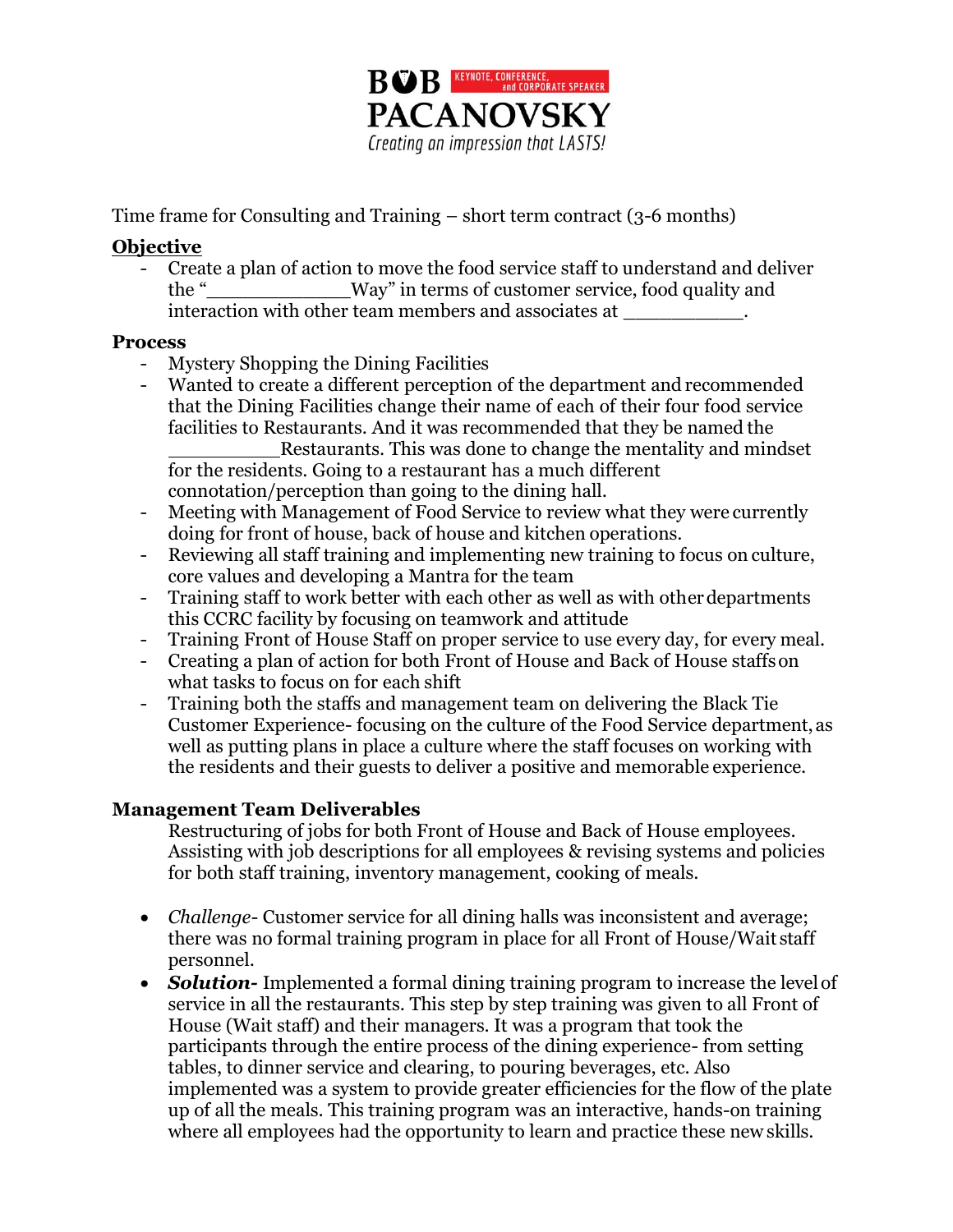

- **RESULTS-** Plate up of meals was more efficient and cut down on time; formal dining service was appreciated by the residents and their guests as they feltthat they were being treated like "royalty"; Dinner service was more consistent as employees were following through on principles that were taught to them.
- *Challenge* Flow of work in kitchen was ineffective, especially the area forshort order cooking.
- *Solution* we rearranged the work space for this function, added an "order line" to keep all orders moving through the system quicker and added detailed information like time stamping to verify how long it took the order to be made and delivered.
- **RESULTS-** More efficient and effective times for short order meals moving through the kitchen and to the dining facilities.
- *Challenge*-Higher food and non-food costs due to poor inventory, poor organization of refrigeration, and freezer space, along with stock area,and inconsistent menu system.
- *Solution* Reviewed menus, inventory controls, food and labor costs of entire operation. Worked with General Manager and Executive Chef to create systems for where all food would be placed. In the walk-in cooler for example, we took out one entire shelf to make room for temporary carts that would have food items on them.
	- o We also organized all food items together and labeled them for all three areas to improve efficiency and utilize a "just in time" inventory systemin all parts of kitchen.
	- o Worked with the chef to revise menus to utilize the existing inventory on a more consistent basis, while making sure to adhere to the nutritional guidelines expected.
- **RESULTS-** These changes created more efficient operations for themajor equipment. Food costs decreased and inventory was streamlined.
- *Challenge-* Lack of consistent systems for both Front of House and Back ofHouse operations (includes prep work, scheduling of food, cleaning of kitchen and food service areas)
- *Solution* Worked with managers for kitchen and restaurants to create, implement and put into practice new systems and policies to create a more efficient, safer, healthier, and more productive work environment.
- **RESULTS-** Work spaces in kitchen and restaurants were more efficient and cleaner. Work productivity increased as employees knew exactly what was expected on them for each shift. Employees were also cross trained in other jobs within both the Back of House and Front of House responsibilities. Thisresulted in making them more valuable to the department.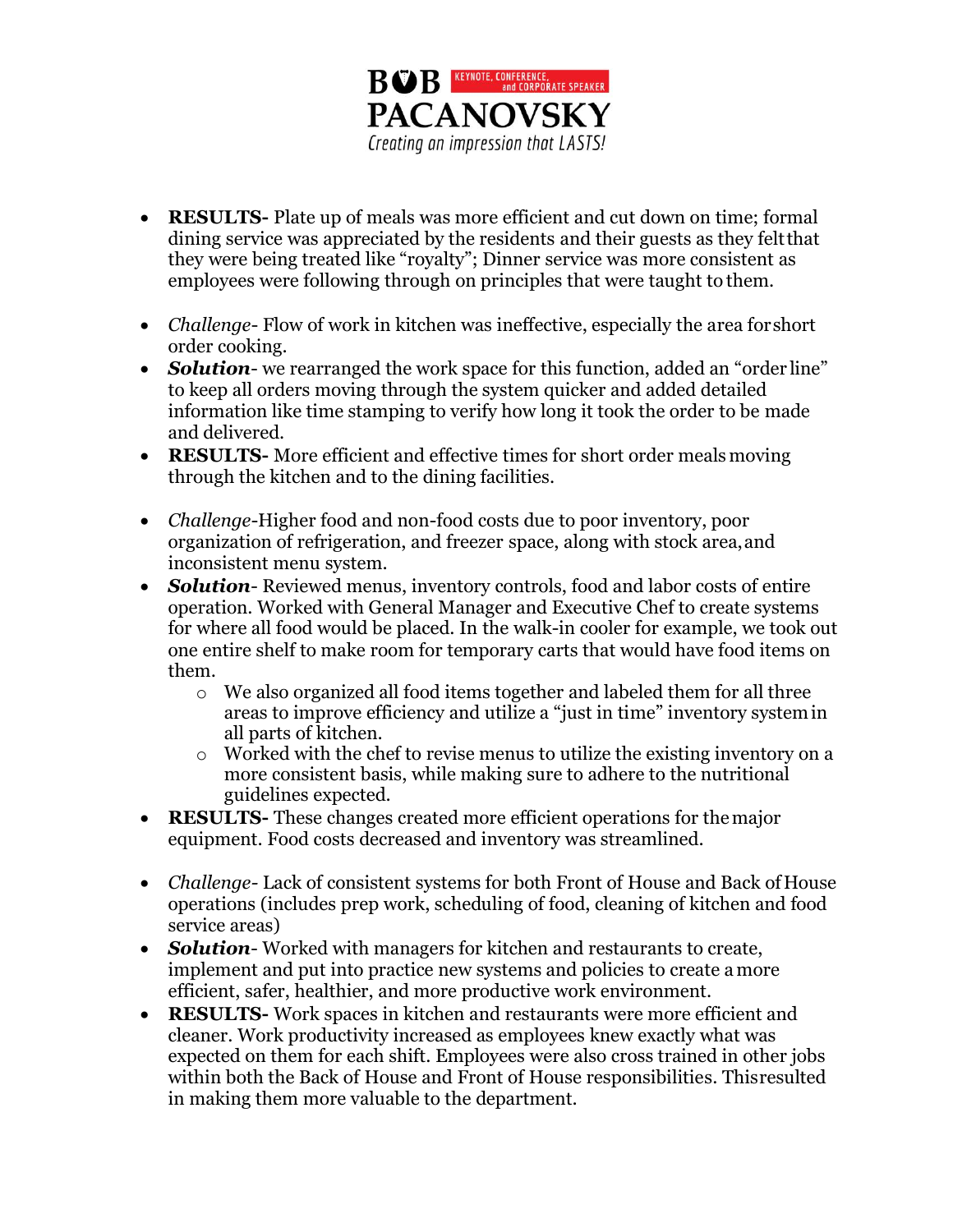

- *Challenge- Poor culture in Food Service Department and poor attitudeamongst staff in department towards management and each other.*
- **Solution** All staff participated in a training program on how to improve the workplace culture within the department. The training concentrated in three areas
	- o Having each staff member write out core values that they possessed as well as write out the function of their job (the "what) and their purpose of their job (the "why"). Then they would meet with their respective managers to discuss and create an action plan on how they were going to implement these concepts into the overall purpose of their department and their organization.
	- o Each staff member was also asked to help create the "mantra" for the Food Service department. This team building exercise created a stronger team of people and got them to start trusting to work together in a more cohesive fashion.
	- o This "mantra" was then voted upon by all team members and implemented as a part of their new workplace culture.
	- Soft skills training for Front of House and management personnel- Efforts concentrated on proper dress code and appearance, communication skills between residents as well as coworker and management, body language, and what it means to act and behave as a professional.
- **RESULTS** As a result of this training, workplace culture dramatically improved, employee retention increased and attitude among the employees improved. Also, Managers were given instructions on how to carry forth this Mantra and incentives were given to staff that were following and practicing the Three Hearts Way. Morale was improving within the entire department.
- *Challenge Management team was inconsistent in their leadership skills.*
- **Solution**-Training for the management team only where ideas and techniques were discussed and practiced on hold to practice both appreciation and accountability on a daily and weekly basis.
	- o Weekly meetings were implemented between General Manager and each individual manager where job duties were discussed and proper operational procedures were instituted and implemented.
	- o Management team was also given direction on how they were to be the "face" of their restaurants (or the kitchen) in order to create afriendlier atmosphere with the residents and their families.
	- o Managers were also asked to create an information sheet on each resident. This sheet was to highlight the likes of the residents.
- **RESULTS -** Managers were more focused on their departments and working with their teams. Employees became more engaged with residents and other employees. Negative comments from residents about the service and food decreased.